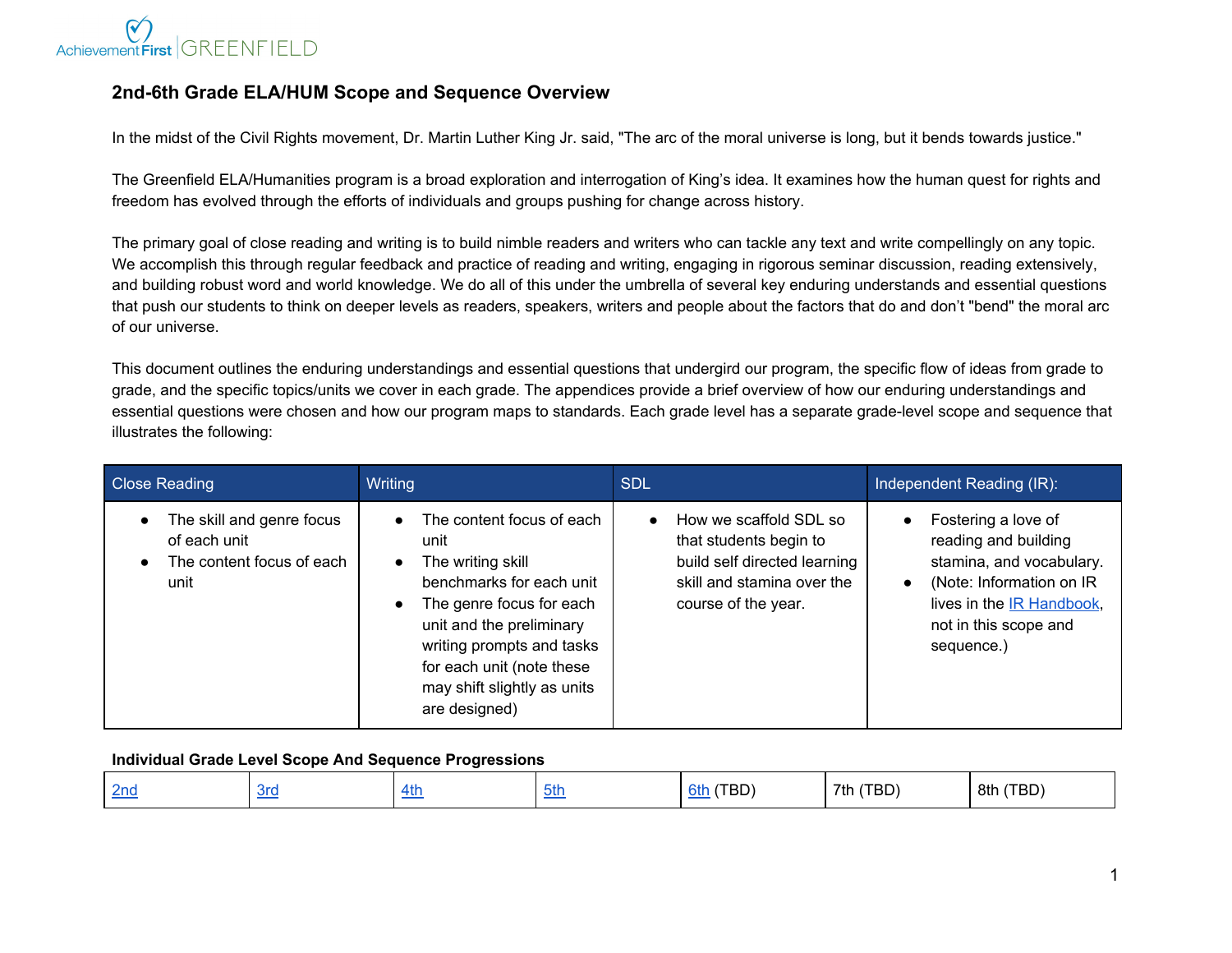

## **Overarching Essential Question and Enduring Understandings 2nd - 8th Grade**

While each grade 2nd - 8th grade looks at the world through a different lens, each lens builds students' understanding of the broader narrative outlined below:

| <b>Essential Question</b>                                                                                         |                                                   | <b>Enduring Understandings</b>                                                                                                                                                                                                                                                       |  |  |  |
|-------------------------------------------------------------------------------------------------------------------|---------------------------------------------------|--------------------------------------------------------------------------------------------------------------------------------------------------------------------------------------------------------------------------------------------------------------------------------------|--|--|--|
|                                                                                                                   | Expanding<br>freedom and<br>rights<br>$(2nd-8th)$ | History is a progression of struggles toward greater freedom and expanded human and<br>civil rights. That said, full freedom and human and civil rights are not available to all<br>people, globally or locally, and they are not available equally across groups or<br>individuals. |  |  |  |
|                                                                                                                   | Grade)                                            | Change is realized through struggles between those with power and those seeking<br>power. Greater freedom and human and civil rights are not the automatic result of the<br>passing of time.                                                                                         |  |  |  |
| Throughout history, how has and hasn't<br>the arc of the moral universe bent                                      |                                                   | Change requires leadership and drive, determination, effort and time.                                                                                                                                                                                                                |  |  |  |
| toward justice? What can history (the<br>study of individuals and groups over<br>time) teach us about how to make |                                                   | An individual or group can create social change through concerted, persistent and<br>strategic effort.                                                                                                                                                                               |  |  |  |
| societies and the world a more just<br>place?                                                                     |                                                   | Studying the past can help us understand the world we live in today. It can also help us<br>change the world we live in by helping us understand our own and others' identities,<br>cultures, and values; historical context; and what it takes to lead and realize change.          |  |  |  |
|                                                                                                                   | Protecting<br>Freedom<br>and Rights               | It is difficult to strike the balance between granting citizens freedoms/ rights and<br>restricting freedoms/ rights to protect citizens: How does, can, and should a society<br>constrain rights in the name of security, versus protect rights in the name of freedom?             |  |  |  |
|                                                                                                                   | $(7th-8th)$<br>Grade)                             | How does, can, and should a society balance the rights of some citizens with the rights<br>and security of all citizens?                                                                                                                                                             |  |  |  |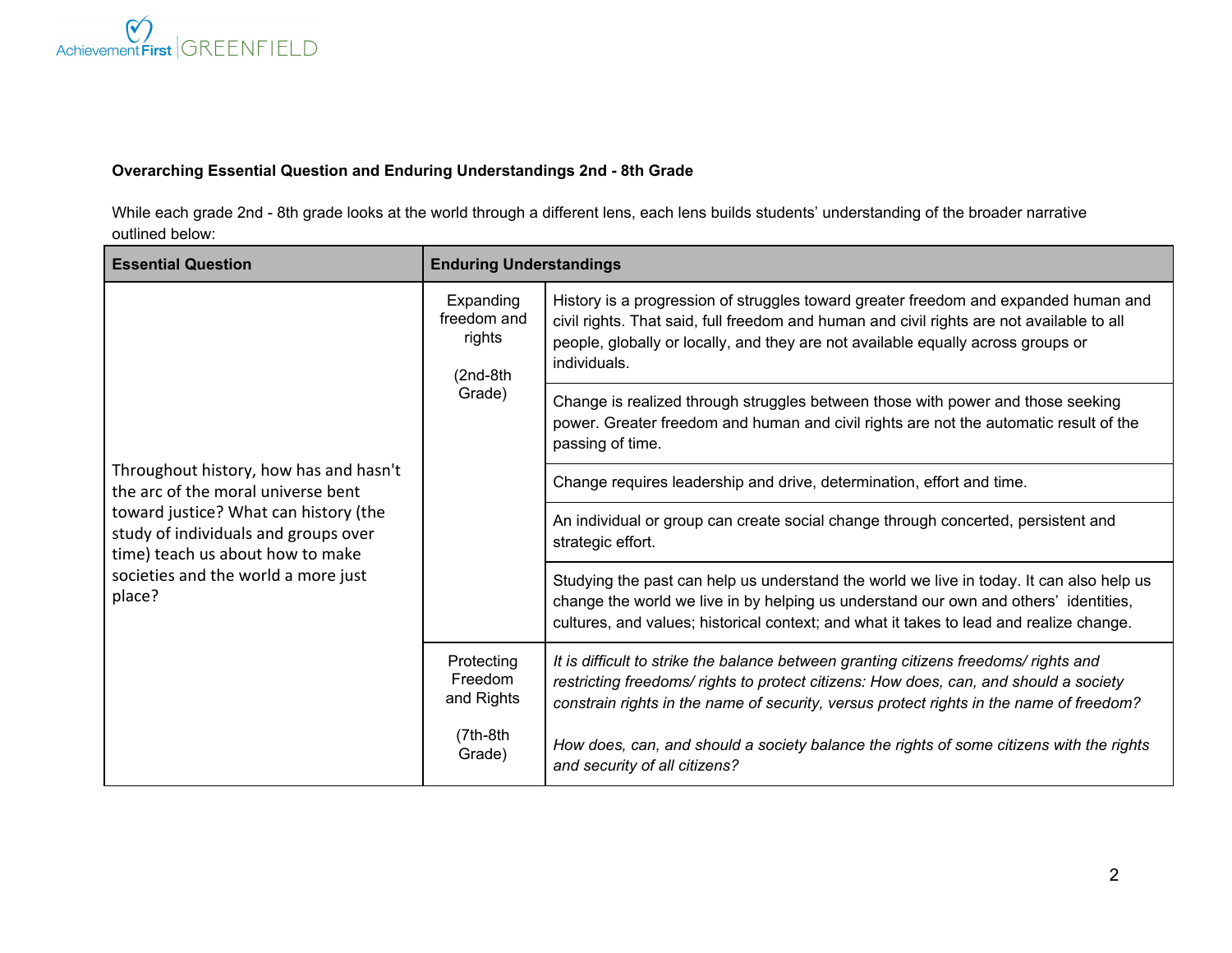

## **Progression of Big Ideas and Themes by Grade**

| <b>Grade</b>     | <b>Focus</b>                                                                                                                                                                                          | <b>Description</b>                                                                                                                                                                                                                                                                                                                                                                                                                                                                                                                                                                                                                                                                                                                                                                                                                                                                                                                                                                                                                                                                           |
|------------------|-------------------------------------------------------------------------------------------------------------------------------------------------------------------------------------------------------|----------------------------------------------------------------------------------------------------------------------------------------------------------------------------------------------------------------------------------------------------------------------------------------------------------------------------------------------------------------------------------------------------------------------------------------------------------------------------------------------------------------------------------------------------------------------------------------------------------------------------------------------------------------------------------------------------------------------------------------------------------------------------------------------------------------------------------------------------------------------------------------------------------------------------------------------------------------------------------------------------------------------------------------------------------------------------------------------|
| $\boldsymbol{2}$ | Art, Music, Stories and<br>Ourselves: How do art, music<br>and stories teach us about<br>ourselves and the world? &<br>What is America's story?                                                       | Students are first exposed to American and global histories and cultures in the 2nd grade. As such, this year<br>of study lays the foundation for students' 4th-grade exploration of how rights and freedoms in the United<br>States have evolved over time. It is divided into two parts:<br>The first half of the year explores individual and cultural identity through art, music, and literature:<br>How do people (including us) use art, music, and stories to express individual and cultural identity?<br>How can we learn about the values, cultures, identities, triumphs, and struggles of others through<br>studying their art, music, and culture?<br>The second half of the year focuses on America's story as a nation of immigrants: Why do people<br>$\bullet$<br>migrate to the United States? What can we learn about America's values by studying the motivations<br>and experiences of immigrants? This mostly strengths-focused study of American values lays a<br>foundation for a deep exploration in future grades of the strengths and gaps in American equality. |
| 3                | Journeys towards a better<br>world: Have have people<br>worked to improve the world<br>through technology, social<br>and civic progress? What are<br>the costs and benefits of<br>those advancements? | In order to explore the extent to which the arc of the moral universe has and hasn't bent toward justice,<br>students must build a broad narrative of the progress in humankind's standard of living and the increased<br>freedom people have experienced throughout world history. In 3rd grade, students study how achievements<br>in civics, social life, and technology have improved human life. They will also explore the ways in which these<br>achievements and advancements have been uneven, benefitting some people and not others, and have<br>come in fits and spurts rather than a steady trajectory. As such, the 3rd grade course of study provides a<br>global context and historical narrative of progress in which to situate 4th grades study of the arc of justice in<br>America.                                                                                                                                                                                                                                                                                      |
| 4                | The Quest for Freedom: How<br>do people fight for rights? &<br>How have rights and<br>freedoms changed in the US<br>over time?                                                                        | In 4th grade, students study the struggle for and expansion of rights and freedoms in American history in<br>order to consider how our country has and has not made progress toward justice. In the first half of the year,<br>students study colonial America through the Constitution to explore how the values and desires of early<br>Americans influenced their decision to move to the New World and try to establish a country that reflects<br>those values. In the second half of the year, students explore the relationship between and evolution of<br>America's values and its citizens' rights through America's westward expansion, the Civil War, and<br>movements to expand rights (abolition, women's suffrage/ equality, immigration/ Dream Act). The year ends<br>with students drafting legislation or writing to their elected representatives to both exercise their rights as<br>citizens and advocate for the expansion of rights to others.                                                                                                                        |
| 5                | Values, Class and<br>Leadership: What makes a<br>great leader? & What can we<br>learn from past societies to<br>help us understand our own?                                                           | In grades 2-4, students studied ancient history, global cultures, and global history in order to understand the<br>arc of human progress; they also studied the progression of rights and freedoms in America. In grades 5-8,<br>students once again explore history from ancient to present times to focus more deeply on the leadership of<br>individuals and groups in influencing their communities and societies, revolutions, social justice, and power<br>dynamics in the world today.                                                                                                                                                                                                                                                                                                                                                                                                                                                                                                                                                                                                |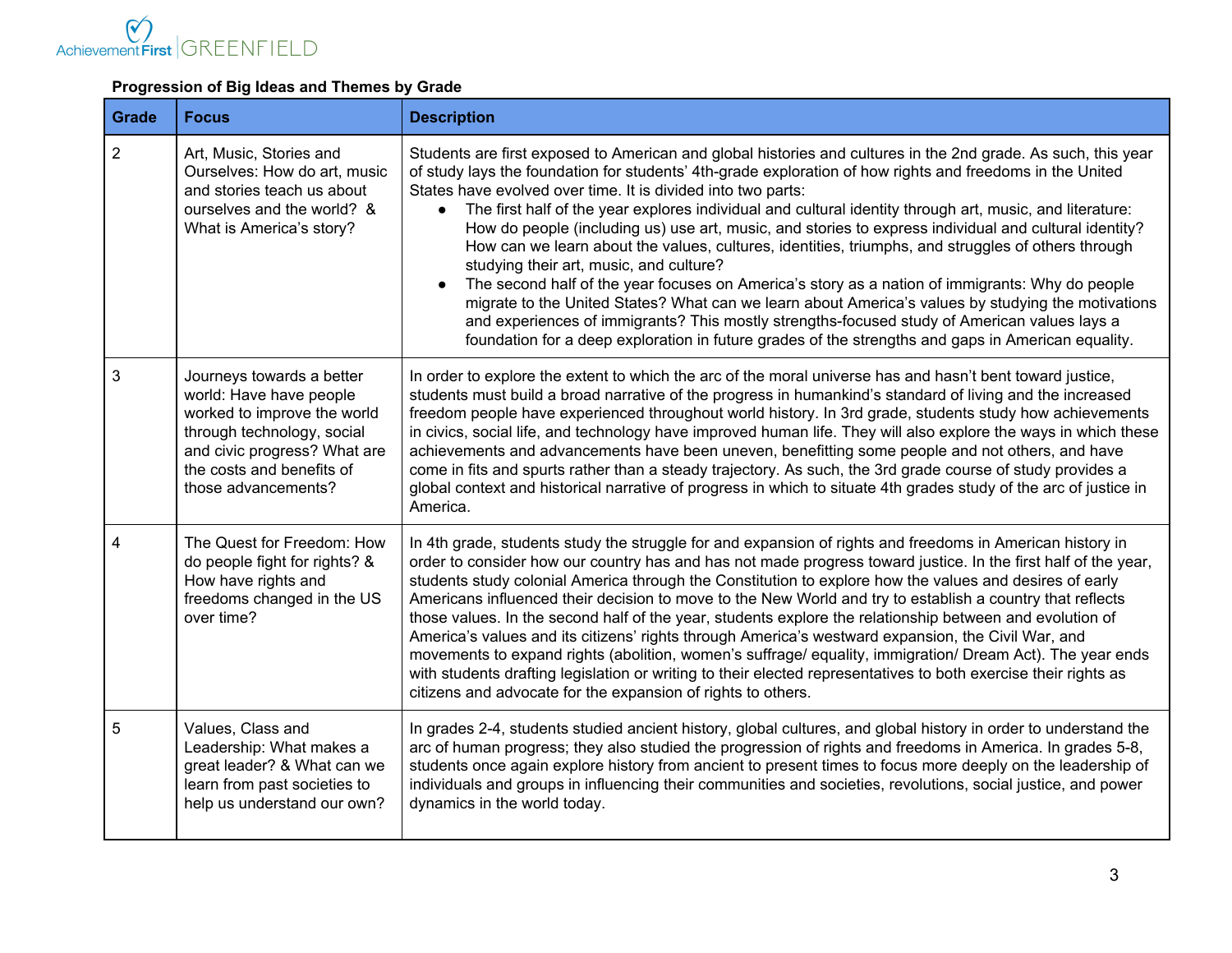| Achievement First GREENFIELD |                                                                                                                                  |                                                                                                                                                                                                                                                                                                                                                                                                                                                                                                                                                                                                                                                                                                                                                                                                                                                                                                                                                                                                                                                                                                                                                                                                      |  |  |  |  |
|------------------------------|----------------------------------------------------------------------------------------------------------------------------------|------------------------------------------------------------------------------------------------------------------------------------------------------------------------------------------------------------------------------------------------------------------------------------------------------------------------------------------------------------------------------------------------------------------------------------------------------------------------------------------------------------------------------------------------------------------------------------------------------------------------------------------------------------------------------------------------------------------------------------------------------------------------------------------------------------------------------------------------------------------------------------------------------------------------------------------------------------------------------------------------------------------------------------------------------------------------------------------------------------------------------------------------------------------------------------------------------|--|--|--|--|
|                              |                                                                                                                                  | In 5th grade, students explore ancient and medieval civilizations to consider<br>role of leadership in class and power struggles, the seeds of freedom and how those seeds grew into<br>expanded rights over time, and the lessons we can learn from the past to help us understand and act in the<br>present. There is a particular focus on leadership--specifically, what qualities make for a strong leader--so<br>that students can develop and share a perspective on the leadership qualities they think and best and most<br>effective. By focusing on the strengths and qualities of leaders in 5th grade, students are prepared in 6th<br>grade to consider the leadership and values necessary for revolutionary movements                                                                                                                                                                                                                                                                                                                                                                                                                                                                |  |  |  |  |
| 6                            | Continuity, Change, Power,<br>and Progress: What factors<br>lead to revolution or change?<br>What makes a revolution<br>succeed? | In 6th grade, students study Europe's middle ages through the crafting of America's Constitution in order to<br>consider continuity and change: What conditions, forces, power structures, and leadership perpetuate the<br>status quo, and what conditions, forces, power structures, and leadership allow for change or revolution to a<br>new order? What are the effects of that new order on power, people, and the rights and freedoms of people?<br>Specifically, students study the way in which contact with new cultures, revolutionary ideas and<br>technological/ scientific advancements, and political/ social revolution create change within societies. In doing<br>so, students grapple with the contradictions inherent in such change: the Columbian Exchange ushered forth<br>an era of global discovery as well as the Transatlantic slave trade and destruction of Native American life; the<br>American Revolution established a groundbreaking model of democracy while disenfranchising women and<br>people of color; etc. These ideas--and their complex relationship to the idea of "progress"--are ones that<br>students will emphasize and explore throughout the year. |  |  |  |  |
| $\overline{7}$               | TBD                                                                                                                              | <b>TBD</b>                                                                                                                                                                                                                                                                                                                                                                                                                                                                                                                                                                                                                                                                                                                                                                                                                                                                                                                                                                                                                                                                                                                                                                                           |  |  |  |  |
| 8                            | TBD                                                                                                                              | <b>TBD</b>                                                                                                                                                                                                                                                                                                                                                                                                                                                                                                                                                                                                                                                                                                                                                                                                                                                                                                                                                                                                                                                                                                                                                                                           |  |  |  |  |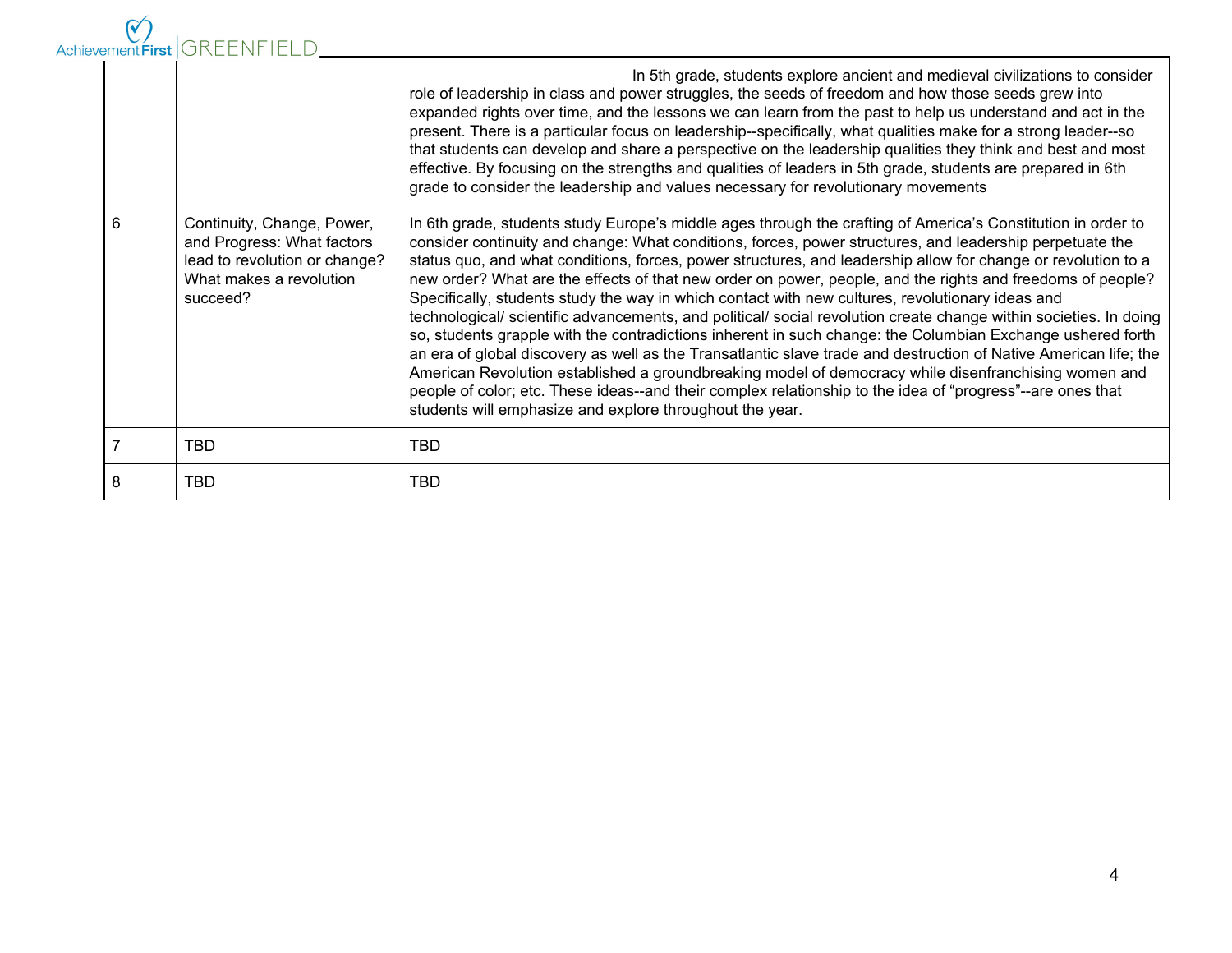

## **2017-18 Map of Units & Topics 2nd - 8th Grade**

| #              | Length                                                                                                                                                                                                                                                                                                                                                            | 2nd Grade                                 | 3rd Grade                                  | 4th Grade                                               | 5th Grade                                  | Length            | 6th Grade                                                        | <b>7th Grade</b>                                                 | 8th Grade                                                             |
|----------------|-------------------------------------------------------------------------------------------------------------------------------------------------------------------------------------------------------------------------------------------------------------------------------------------------------------------------------------------------------------------|-------------------------------------------|--------------------------------------------|---------------------------------------------------------|--------------------------------------------|-------------------|------------------------------------------------------------------|------------------------------------------------------------------|-----------------------------------------------------------------------|
| 1              | 4<br>Weeks                                                                                                                                                                                                                                                                                                                                                        | Latino Leaders                            | African American<br>Civil Rights Leaders   | <b>American Colonies</b>                                | Ancient Egypt and<br>Kush                  | 5<br><b>Weeks</b> | Reformers and<br>Rebels (Martin Luther<br>to Black Lives Matter) | American<br>Colonies/Road to<br><b>Revolution</b><br>(Novel TBD) | Global Imperialism<br>And World War 1<br>Novel: TBD                   |
| $\mathbf 2$    | 4<br>Weeks                                                                                                                                                                                                                                                                                                                                                        | <b>Ancient West Africa</b>                | Ancient China and<br>Modern China          | American Revolution                                     | Early African<br>Kingdoms                  | 4<br>Weeks        | Middle Ages                                                      | Constitution/America<br>n Gov't<br>(Novel TBD)                   | Roaring 20's, Harlem<br>Renaissance, Great<br>Migration<br>Novel: TBD |
| 3              | $\mathbf{3}$<br><b>Weeks</b>                                                                                                                                                                                                                                                                                                                                      | Novel: The Stories<br><b>Julian Tells</b> | Novel: The Year of<br>the Dog              | Novel Fever 1793                                        | Novel: Long Walk<br>To Water               | 4 Weeks           | Middle East / Islam<br>Novel: TBD                                | Fight for the West/<br>Trail of Tears<br>Novel: TBD              | <b>Great Depression</b><br>Novel: TBD                                 |
| 4              | 4<br>Weeks                                                                                                                                                                                                                                                                                                                                                        | Ancient Greece &<br>Greek Myths           | <b>Ancient Rome</b>                        | Declaration,<br>Constitution                            | <b>Ancient Greece</b>                      | 5<br>Weeks        | Renaissance<br>Novel: TBD                                        | Civil War & Abolition<br>Novel: TBD                              | World War II<br>Novel: TBD                                            |
| 5              | 3<br><b>Weeks</b>                                                                                                                                                                                                                                                                                                                                                 | Novel: Keena Ford                         | Novel: Because of<br><b>Winn Dixie</b>     | Novel: Holes                                            | Novel: Dreamer                             | 5<br><b>Weeks</b> | Columbian Exchange<br>Novel: TBD                                 | Reconstruction & Jim<br>Crow<br>Novel: TBD                       | Civil Rights & Global<br>Nationalism, Gandhi<br>Novel: TBD            |
| 6              | 4<br><b>Weeks</b>                                                                                                                                                                                                                                                                                                                                                 | Early Native<br>Americans                 | Middle Ages                                | The Fight for the<br>West                               | <b>Ancient Rome</b>                        | 5<br><b>Weeks</b> | Slavery in the<br>Americas<br>Novel: TBD                         | Industrial Revolution<br>& Progressive<br>Movement<br>Novel: TBD | Cold War                                                              |
| $\overline{7}$ | 4<br><b>Weeks</b>                                                                                                                                                                                                                                                                                                                                                 | Colonial American<br>History              | Aztec, Maya & Inca                         | The Civil War &<br>Abolition                            | <b>World Religions</b>                     |                   |                                                                  |                                                                  |                                                                       |
| 8              | $\mathbf{3}$<br><b>Weeks</b>                                                                                                                                                                                                                                                                                                                                      | Novel: Freddy<br>Ramos Takes Off          | Novel: Brendan<br><b>Buckley</b>           | Novel Esperanza<br>Rising                               | Novel: Number the<br><b>Stars</b>          |                   |                                                                  |                                                                  |                                                                       |
| 9              | 4<br>Weeks                                                                                                                                                                                                                                                                                                                                                        | Mexican/American<br>History               | Crescendo                                  | Crescendo                                               | Crescendo                                  |                   |                                                                  |                                                                  |                                                                       |
| 10             | 4<br>Weeks                                                                                                                                                                                                                                                                                                                                                        | Immigration and<br>Citizenship            | Columbian<br>Exchange and<br>Globalization | US Immigration:<br>Dreamers and the<br><b>DREAM Act</b> | China & The Silk<br>Road or Japan<br>(TBD) |                   |                                                                  |                                                                  |                                                                       |
|                | Note: 2 <sup>nd</sup> -5 <sup>th</sup> grade have stand alone novel units. 6 <sup>th</sup> -8 <sup>th</sup> grade have content units that are anchored around a novel. After piloting 6 <sup>th</sup> grade in 2017-2018 we will decide whether or not to revise<br>2 <sup>nd</sup> -5 <sup>th</sup> grade units to anchor around a novel or longer text as well. |                                           |                                            |                                                         |                                            |                   |                                                                  |                                                                  |                                                                       |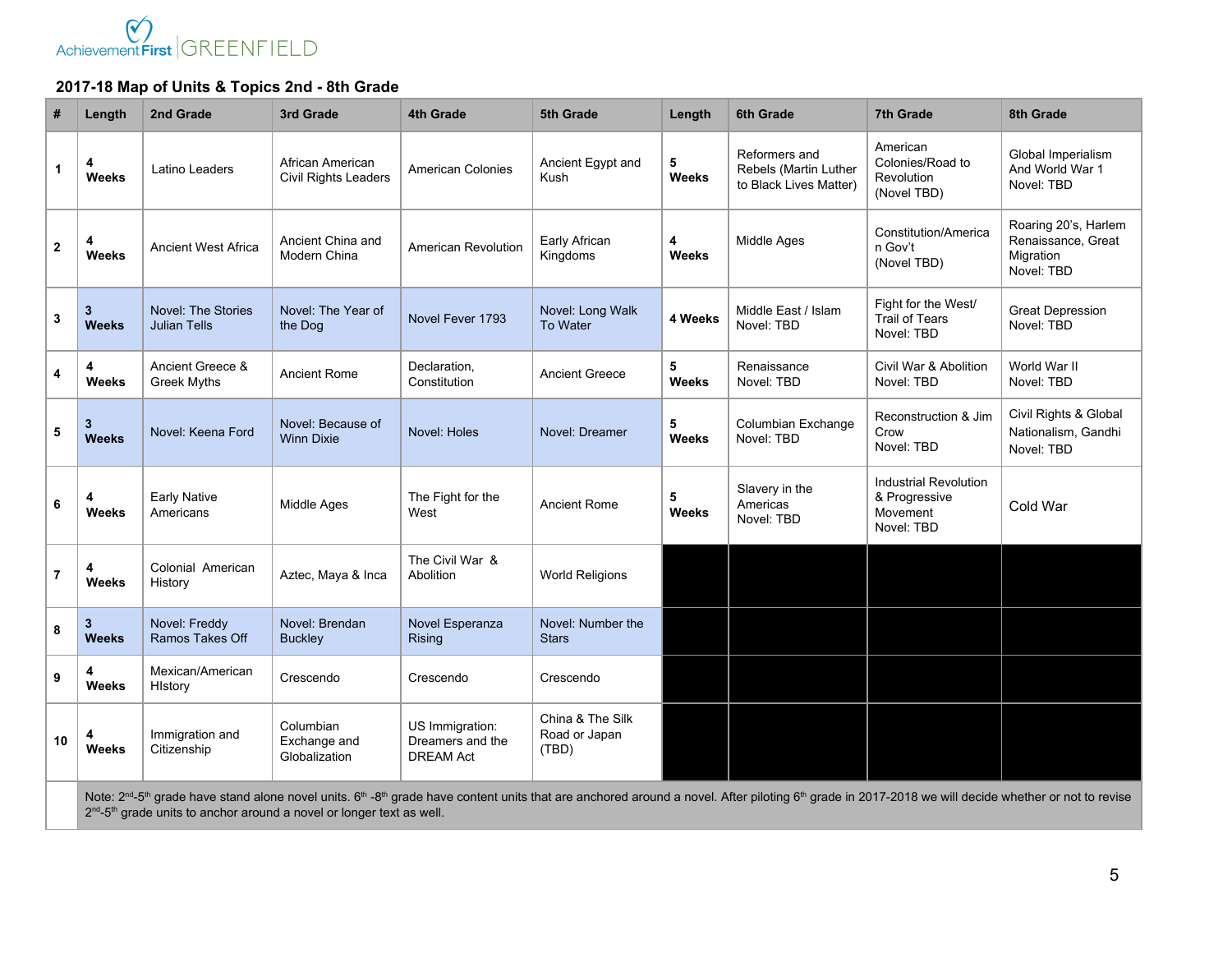

### **Appendix 1 Key Themes**

Our Essential Questions and Enduring Understandings are based on these 10 key themes that come from the K-8 EngageNY Scope and Sequence.

- 1. Individual Development and Cultural Identity
	- Role of social, political, and cultural interactions in the development of identity
	- Personal identity is a function of an individual's culture, time, place, geography, interaction with groups, influences from institutions, and lived experiences
- 2. Development, Movement, and Interaction of Cultures
	- Role of diversity within and among cultures
	- Aspects of culture such as belief systems, religious faith, or political ideals as influences on other parts of a culture such as its institutions or literature, music, and art
	- Cultural diffusion and change over time as facilitating different ideas and beliefs
- 3. Time, Continuity, and Change
	- History as a formal study that applies research methods
	- Reading, reconstructing, and interpreting events
	- Analyzing causes and consequences of events and developments
	- Considering competing interpretations of events
- 4. Geography, Humans, and the Environment
	- Relationship between human populations and the physical world (people, places, and environments)
	- Impact of human activities on the environment Interactions between regions, locations, places, people, and environments
- 5. Development and Transformation of Social Structures
	- Role of social class, systems of stratification, social groups, and institutions
	- Role of gender, race, ethnicity, education, class, age, and religion in defining social structures within a culture
	- Social and political inequalities
	- Expansion and access of rights through concepts of justice and human rights

### 6. Power, Authority, and Governance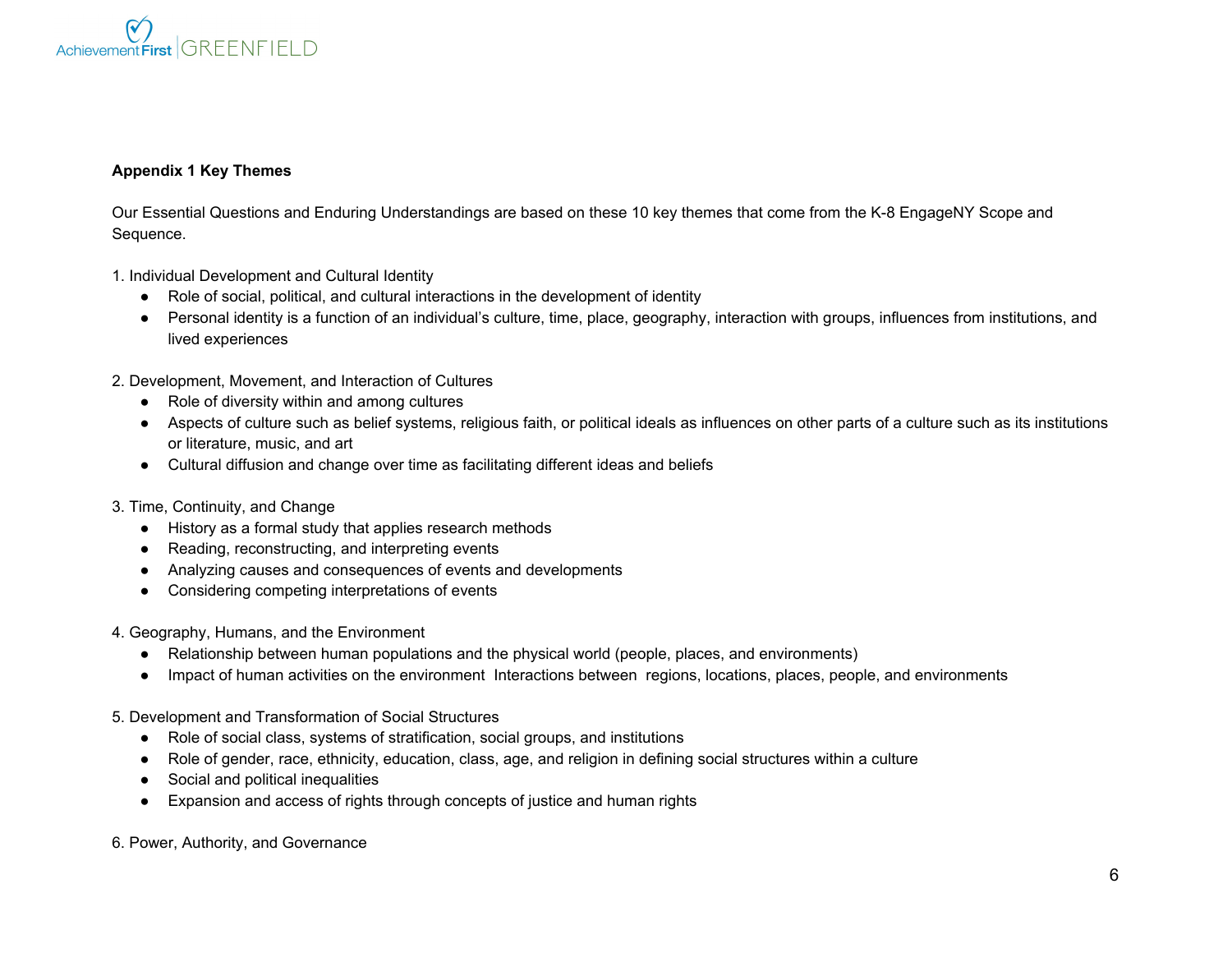

● Purposes, characteristics, and functions of various governance systems as they are practiced Individual

rights and responsibilities as protected and challenged within the context of majority rule

- Fundamental principles and values of constitutional democracy
- Origins, uses, and abuses of power
- Conflict, diplomacy, and war
- The development of ideas of race and the manifestations of racism

### 7. Civic Ideals and Practices

- Basic freedoms and rights and responsibilities of citizens in a democratic republic
- Role of the citizen in the community and nation and as a member of the global community
- Civic participation and engagement
- Respect for diversity
- Civic ideals and practices in countries other than our democratic republic
- Struggle for rights, access to citizenship rights, and universal human rights
- 8. Creation, Expansion, and Interaction of Economic Systems
	- Production, distribution, and consumption
	- Scarcity of resources and the challenges of meeting wants and needs
	- Supply/demand and the coordination of individual choices
	- Economic systems
	- Trade, interdependence, and globalization
	- Role of government in the economy
	- Personal finance
- 9. Science, Technology, and Innovation
	- Scientific and intellectual theories, findings, discoveries, and philosophies
	- Applications of science and innovations in transportation, communication, military technology, navigation, agriculture and industrialization
	- Relationship between science, technology, and innovation and social, cultural, and economic change

### 10. Global Connections and Exchange

- Past, current, and likely future global connections and interactions
- Cultural diffusion, the spread of ideas, beliefs, technology and goods
- Role of technology Benefits/consequences of global interdependence (social, political, economic)
- Causes of and patterns of migration of people
- Tension between national interests and global priorities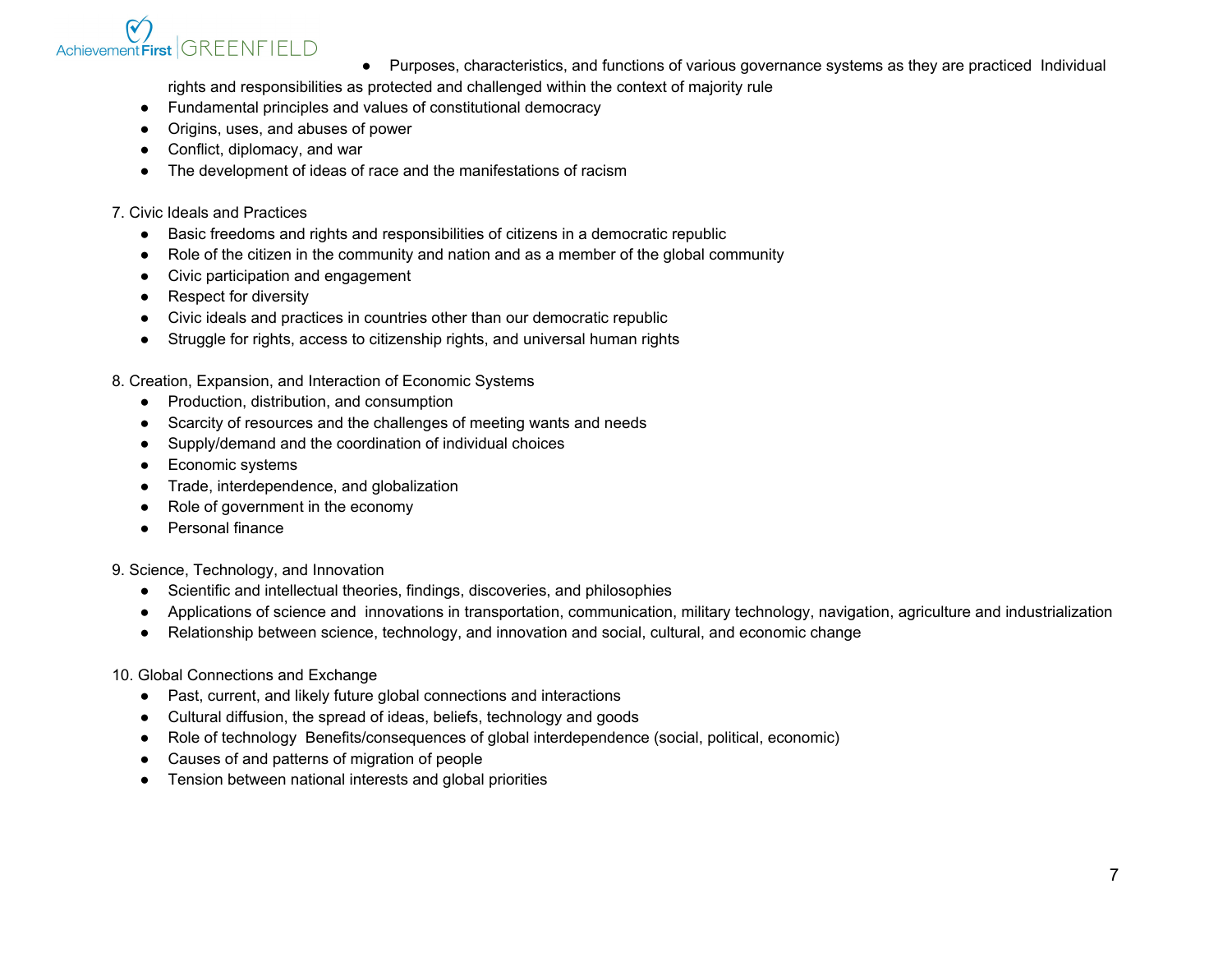## **Appendix 2: Emphasis on Themes by Grade**

This table outlines which key themes we emphasize in the essential questions and enduring understandings at each grade. *SDL will address all themes in each grade.*

| <b>Themes</b><br>Grade:                                     | $\overline{2}$ | 3 | $\overline{4}$ | 5       | 6 | $\overline{7}$ | 8          |
|-------------------------------------------------------------|----------------|---|----------------|---------|---|----------------|------------|
| 1 Individual Development and Cultural Identity              | X              |   | $\sf X$        | X       |   | TBD            | <b>TBD</b> |
| 2. Development, Movement, and Interaction of Cultures       | X              |   |                | X       |   |                |            |
| 3. Time, Continuity, and Change                             |                | X |                |         |   |                |            |
| 4. Geography, Humans, and the Environment                   |                | X |                | X       |   |                |            |
| 5. Development and Transformation of Social Structures      |                |   | X              | X       |   |                |            |
| 6. Power, Authority, and Governance                         |                |   | X              | $\sf X$ | X |                |            |
| 7. Civic Ideals and Practices                               |                |   | X              |         | X |                |            |
| 8. Creation, Expansion, and Interaction of Economic Systems |                |   |                |         |   |                |            |
| 9. Science, Technology, and Innovation                      |                | X |                |         |   |                |            |
| 10. Global Connections and Exchange                         |                | X |                |         |   |                |            |